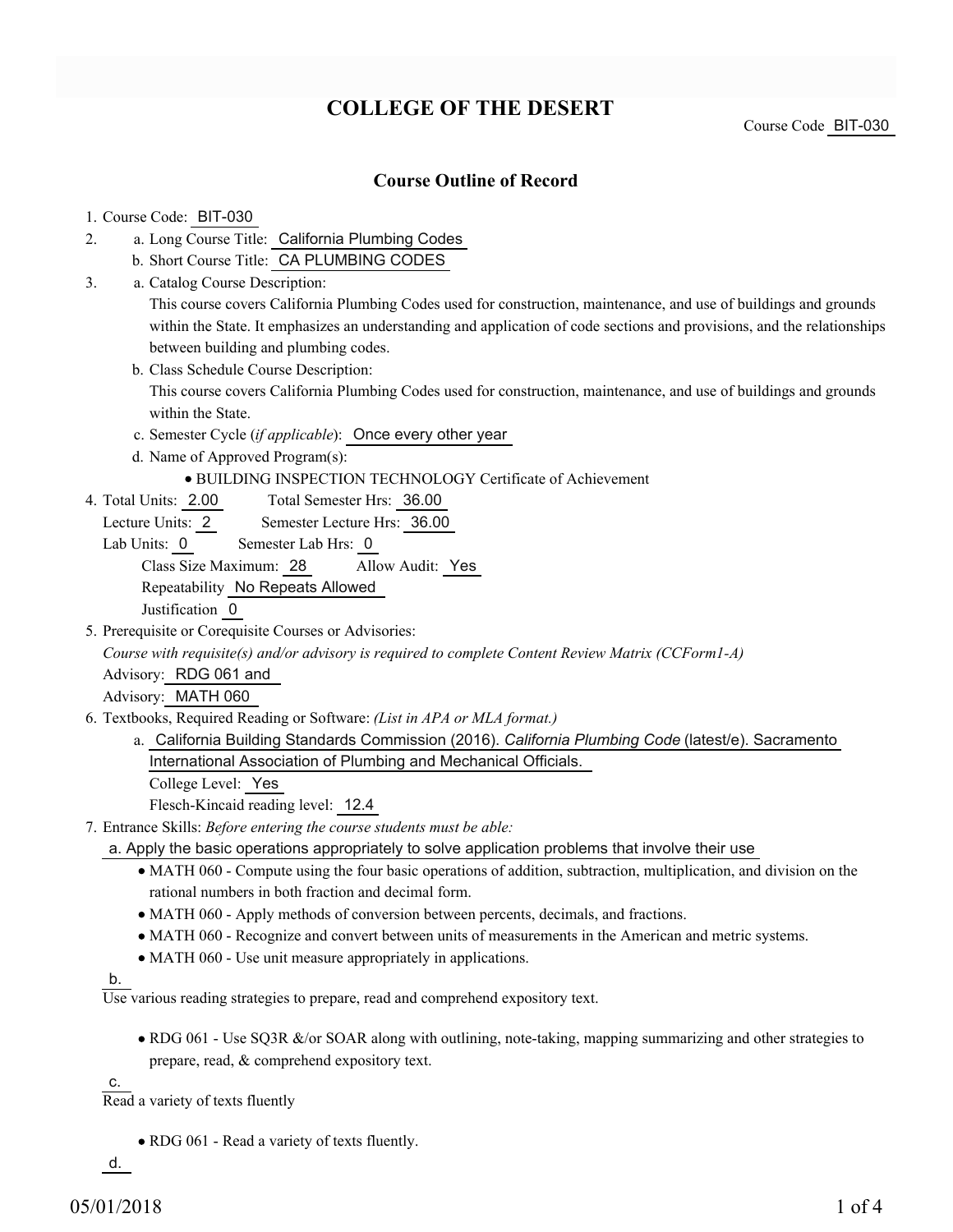# BIT 030-California Plumbing Codes

Write organized summaries  $\&$  reactions that capture main idea and supporting details.

RDG 061 - Write organized summaries & reactions that capture main idea and supporting details.

e.

Understand multiple word meanings, uses  $\&$  synonyms.

- RDG 061 Understand multiple word meanings, uses  $\&$  synonyms
- 8. Course Content and Scope:
	- Lecture:
		- a. Introduction
		- b. General code requirement provisions, Plumbing Codes
		- c. Requirements for types of construction and relationships between Building and Plumbing Codes
		- d. Occupancies Building and Plumbing Code Requirements
		- e. Drains, Waste, and Vents in Plumbing systems and relationship to Building Codes
		- f. Water systems and pipe sizing
		- g. Use of materials in Concrete and Steel Construction
		- h. Handling and Classification of Hazardous Materials and relationship between Building and Plumbing Codes
		- i. Responsibilities under Plumbing Codes
		- j. Construction Materials Use and Plumbing Fixtures
		- k. Maintenance of Buildings and Property
		- l. Building Construction Processes
		- m. Gas Piping and Relationship between Building, Mechanical and Plumbing Codes
		- n. Types of Construction

Lab: *(if the "Lab Hours" is greater than zero this is required)*

9. Course Student Learning Outcomes:

1.

Cite code sections with relation to plumbing codes in construction, regulation and design.

2.

Apply provisions with relation to plumbing codes in construction, regulation and design.

- 10. Course Objectives: Upon completion of this course, students will be able to:
	- a. Apply the codes in construction, regulation, and design
	- b. Discuss administered examination used to gain professional certification in the building inspection field.
	- c. Discuss skills for employment in private or public construction field as an inspector or plans examiner.
- Methods of Instruction: *(Integration: Elements should validate parallel course outline elements)* 11.
	- a. Discussion
	- b. Lecture
	- c. Participation

Other Methods:

Presentation of construction materials

12. Assignments: (List samples of specific activities/assignments students are expected to complete both in and outside of class.) In Class Hours: 36.00

Outside Class Hours: 72.00

a. In-class Assignments

1. Presentation of class subjects and materials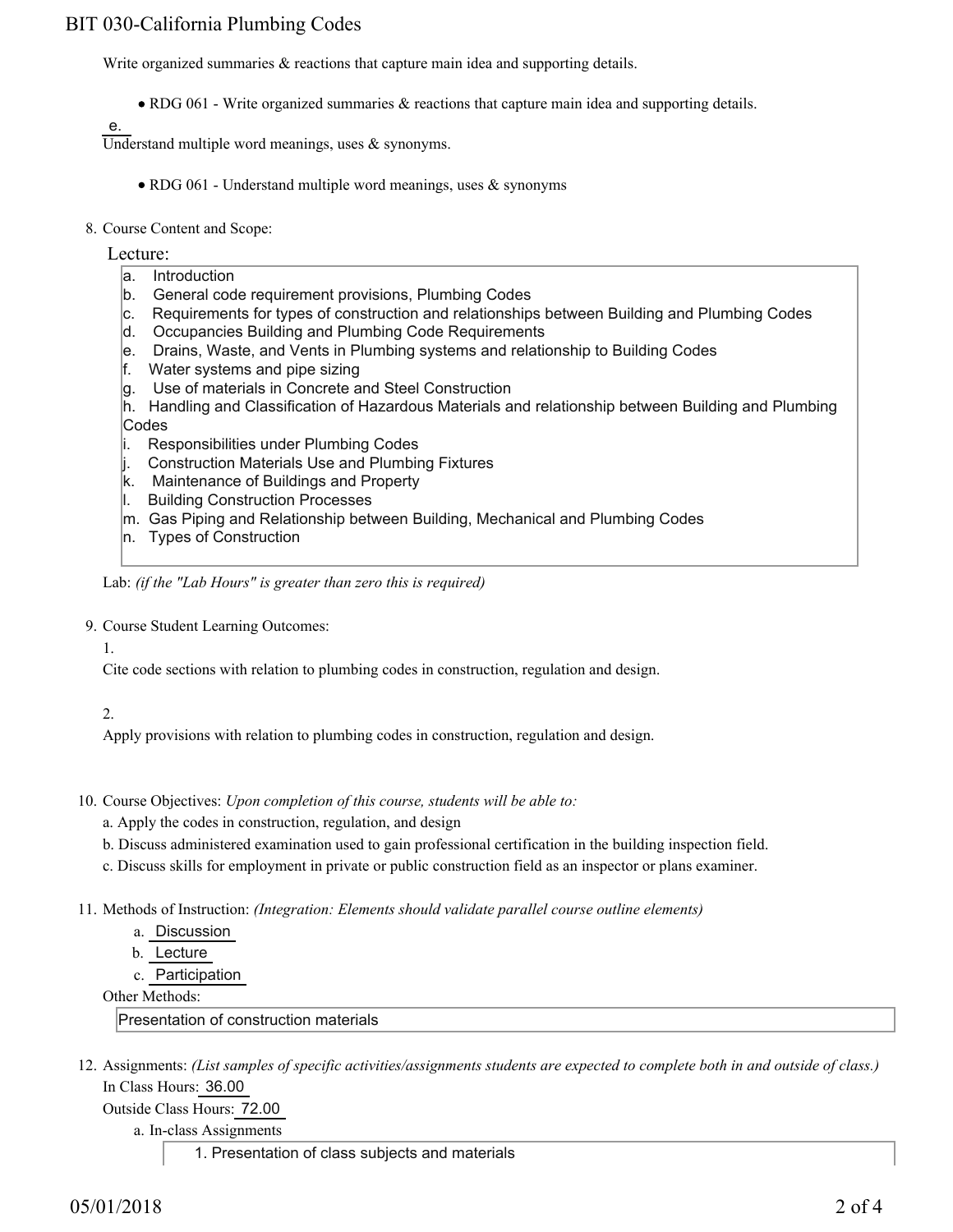# BIT 030-California Plumbing Codes

- 2. Review code sections
- b. Out-of-class Assignments
	- 1. Reading assignments of codes and handouts
	- 2. Visit construction sites
	- 3. Review code sections presented in classes

13. Methods of Evaluating Student Progress: The student will demonstrate proficiency by:

- Group activity participation/observation
	- .Participation in class and group discussions
- True/false/multiple choice examinations
- Mid-term and final evaluations
- Other

Maintenance and use of handout class materials

- 14. Methods of Evaluating: Additional Assessment Information:
- 15. Need/Purpose/Rationale -- All courses must meet one or more CCC missions.
	- PO Career and Technical Education

Fulfill the requirements for an entry- level position in their field.

Apply critical thinking skills to execute daily duties in their area of employment.

Apply critical thinking skills to research, evaluate, analyze, and synthesize information.

Display the skills and aptitude necessary to pass certification exams in their field.

Exhibit effective written, oral communication and interpersonal skills.

IO - Personal and Professional Development

Demonstrate an understanding of ethical issues to make sound judgments and decisions.

Value diverse cultures and populations.

Value the feedback of others.

16. Comparable Transfer Course

| <b>University System</b>                                                                                                                                                                                                                                  | Campus             | <b>Course Number</b>                                        | <b>Course Title</b>  | <b>Catalog Year</b> |  |
|-----------------------------------------------------------------------------------------------------------------------------------------------------------------------------------------------------------------------------------------------------------|--------------------|-------------------------------------------------------------|----------------------|---------------------|--|
| 17. Special Materials and/or Equipment Required of Students:                                                                                                                                                                                              |                    |                                                             |                      |                     |  |
| <sup>18.</sup> Materials Fees:                                                                                                                                                                                                                            | Required Material? |                                                             |                      |                     |  |
| <b>Material or Item</b>                                                                                                                                                                                                                                   |                    |                                                             | <b>Cost Per Unit</b> |                     |  |
| 19. Provide Reasons for the Substantial Modifications or New Course:                                                                                                                                                                                      |                    |                                                             |                      |                     |  |
| Change the advisory and entrance skills to Reading 061 and periodic review<br>a. Cross-Listed Course (Enter Course Code): N/A<br>20.<br>b. Replacement Course (Enter original Course Code): BIT-030<br>21. Grading Method (choose one): Letter Grade Only |                    |                                                             |                      |                     |  |
| 22. MIS Course Data Elements                                                                                                                                                                                                                              |                    |                                                             |                      |                     |  |
| a. Course Control Number [CB00]: CCC000579567                                                                                                                                                                                                             |                    |                                                             |                      |                     |  |
|                                                                                                                                                                                                                                                           |                    | b. T.O.P. Code [CB03]: 95720.00 - Construction Inspection   |                      |                     |  |
|                                                                                                                                                                                                                                                           |                    | c. Credit Status [CB04]: C - Credit - Not Degree Applicable |                      |                     |  |
| d. Course Transfer Status [CB05]: B = Transfer CSU                                                                                                                                                                                                        |                    |                                                             |                      |                     |  |
| e. Basic Skills Status [CB08]: $2N = Not basic skills course$                                                                                                                                                                                             |                    |                                                             |                      |                     |  |